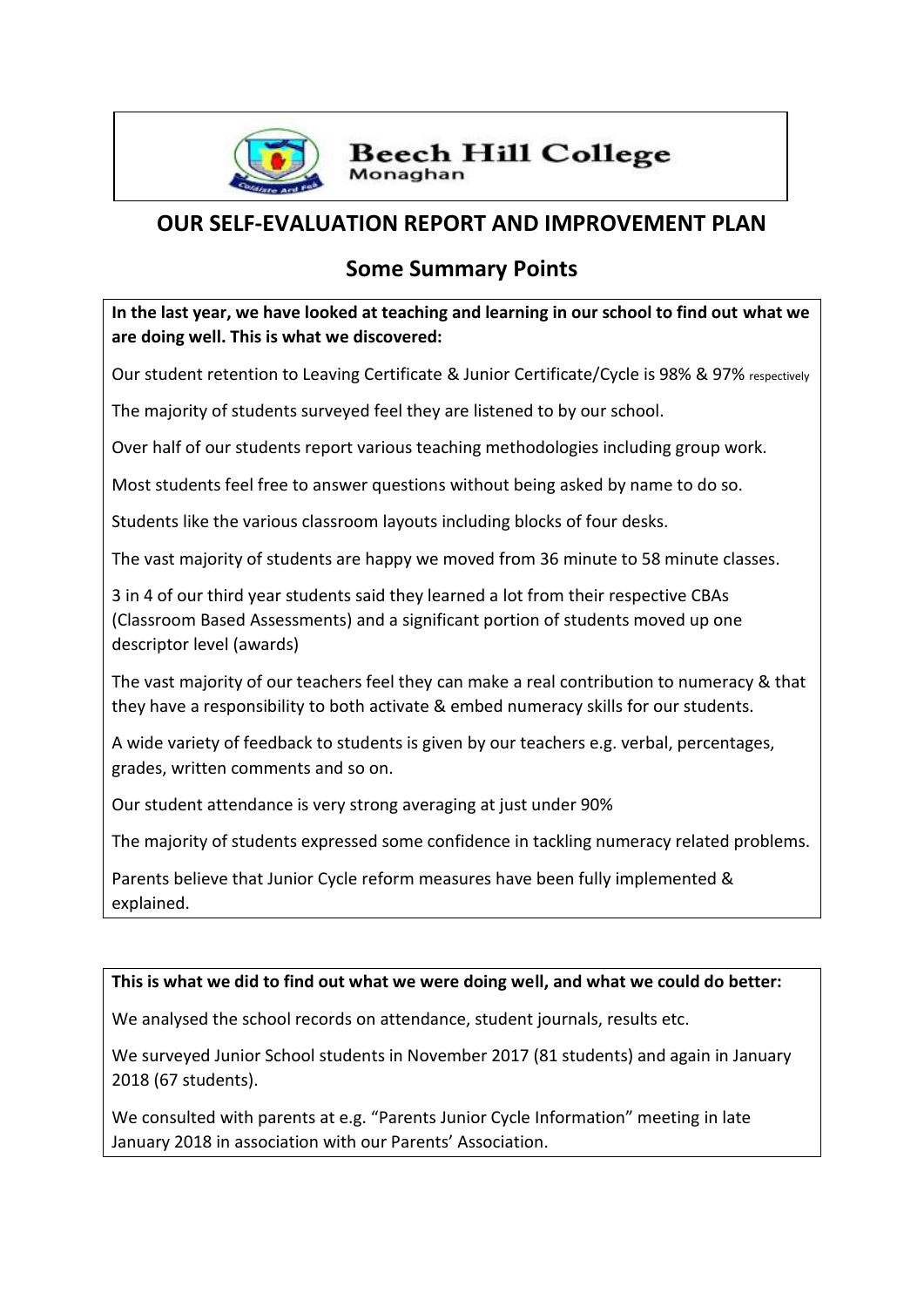We surveyed teachers in March 2018 and had follow up staff discussions in both March & April 2018.

#### **This is what we are now going to work on:**

Continue to further activate and embed both literacy and numeracy confidence amongst our students e.g. expansion of our Accelerated Reading Programme, adoption of whole school strategies to enhance "Numeracy" e.g. percentages and in-house exams, "guess/do/review", highly visible numeracy related information around the building etc.

Enhance the variety and quality of opportunities for progressive and meaningful feedback that results in "assessment for learning" in conjunction with "assessment of learning" e.g. whole school approach to "in-house exams & student self-reflection", adoption of classroom strategies allowing student feedback e.g. use of traffic lights, emojis etc.

Continuing to promote student attendance and progression towards Leaving Certificate & Further Education use of "Everyday Counts" weeks, special events, recording systems, attendance awards etc.

Deepen our understanding of our relationship with our parents and strengthen the link between school and home e.g. continue to encourage the use of school journals, obtain views of parents (Parent Voice) etc.

#### **This is what you can do to help:**

School policies – read & discuss our school policies in partnership with you son/daughter,

Weekly signature – continue to check the school journal weekly for comments from teachers,

Note the dates for Parent/Teacher meetings and make a special effort to attend or make an alternative appointment.

Continue to encourage you son/daughter to embrace all opportunities given to them to excel in every way possible.

## *"Practice the philosophy of continuous improvement – get a little bit better every single day" [Author Unknown]*